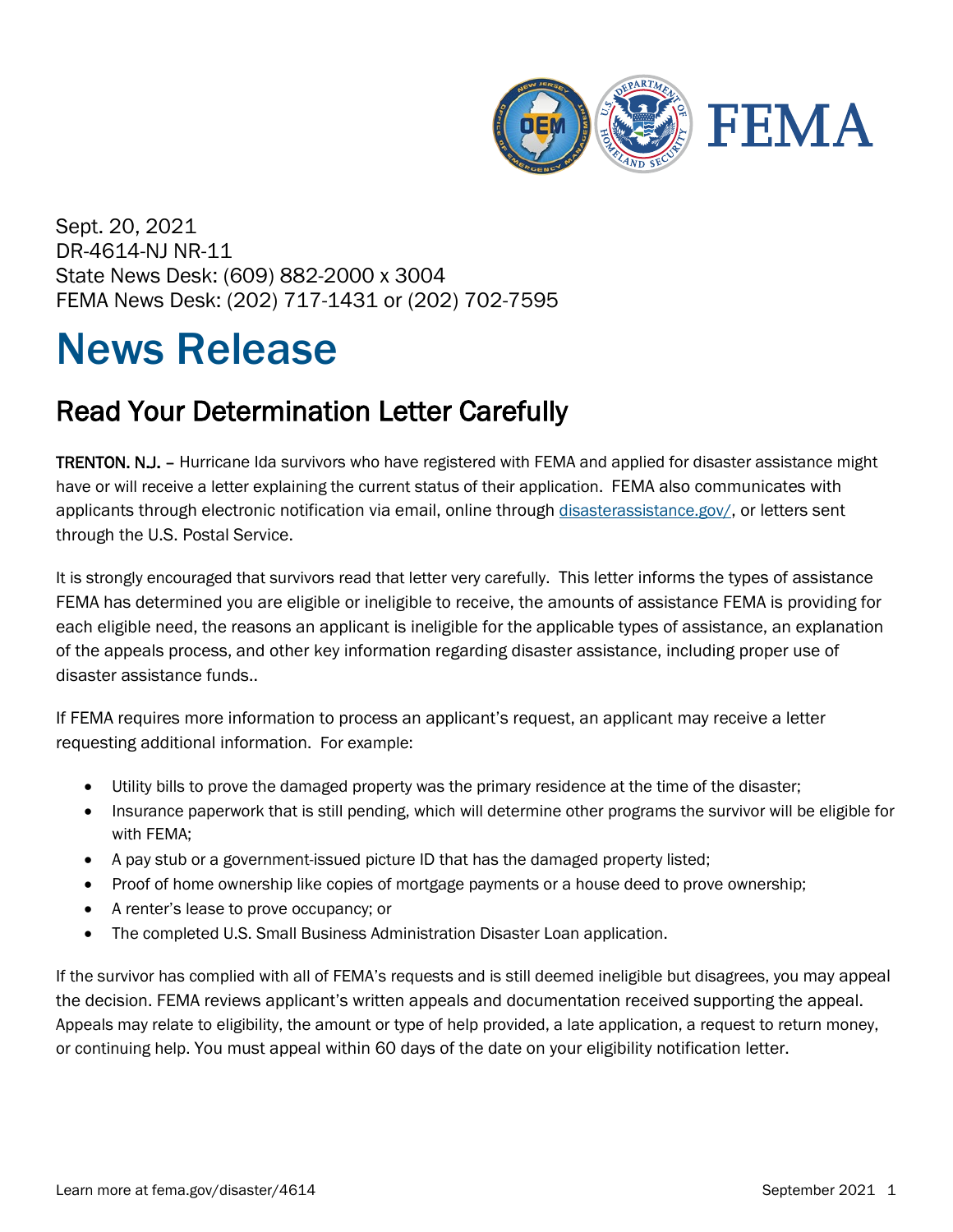The applicant's appeal letter must explain the reason(s) for appeal (why you think the decision about the amount or type of assistance is not correct) and must be signed by the applicant or person who the applicant authorizes to act on their behalf. The appeal submission should also include the following information:

- Applicant's full name
- Applicant's FEMA Application Number and Disaster Number
- Address of the applicant's pre-disaster primary residence
- Applicant's current phone number and address

Be sure to date and sign the letter. Include your nine-digit FEMA registration number on each page.

Mail the letter to FEMA National Processing Service Center, P. O. Box 10055 Hyattsville, MD 20782-7055, or

Fax the letter to 1-800-827-8112.

Appeal letters and supporting documentation also can be uploaded to your account on [DisasterAssistance.gov.](https://www.disasterassistance.gov/)

For questions about the letter or the entire appeal process, applicants should call 800-621-3362 or TTY 800-462- 7585. Operators are currently on duty seven days a week, twenty-four (24) hours a day

For questions about eligibility letters, survivors can visit [DisasterAssistance.gov](https://c/Users/sgembrow/Desktop/DisasterAssistance.gov) or call the disaster assistance helpline at 800-621-3362 (TTY 800-462-7585). Multilingual operators are available.

If you use a relay service, such as video relay service (VRS), captioned telephone service or others, give FEMA the number for that service.

If you have homeowners or renters insurance, you should file a claim as soon as possible. By law, FEMA cannot duplicate benefits for losses covered by insurance. If you are uninsured or underinsured, you may be eligible for federal assistance.

The fastest and easiest way to apply is by visiting [disasterassistance.gov/.](http://www.disasterassistance.gov/)

If it is not possible to apply online, call 800-621-3362 (TTY: 800-462-7585). The toll-free telephone lines are currently operating twenty-four (24) hours per day, seven days a week. Those who use a relay service such as a videophone, InnoCaption or CapTel should update FEMA with their specific number assigned to that service.

When you apply for assistance, have the following information readily available:

- A current phone number where you can be contacted
- Your address at the time of the disaster and the address where you are now staying
- Your Social Security number, if available
- A general list of damage and losses
- If insured, the policy number or the agent and/or the company name